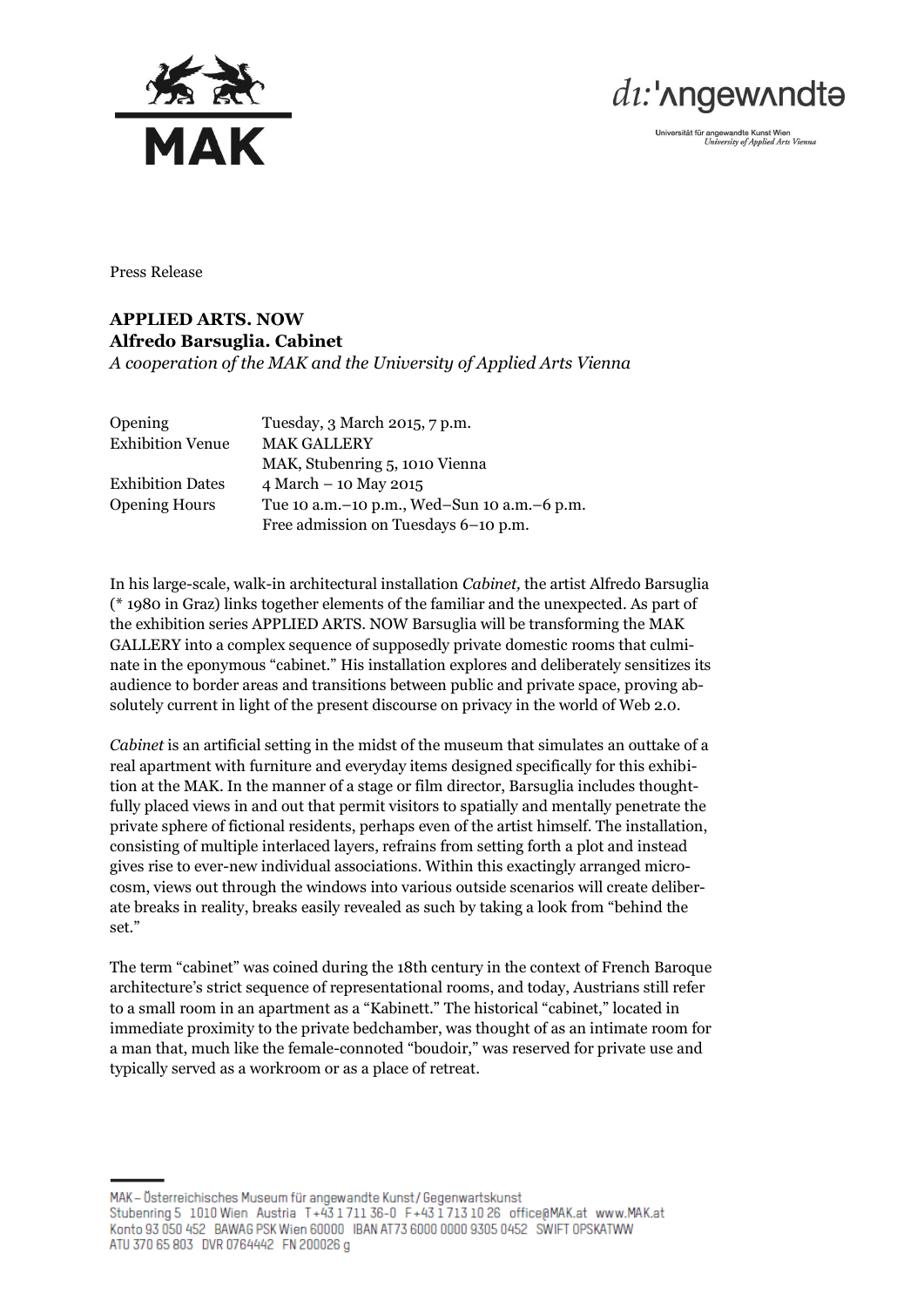

## $di$ :' $\Lambda$ ngew $\Lambda$ ndtə

Universität für angewandte Kunst Wien<br>University of Applied Arts Vienna

Having made it into Alfredo Barsuglia's *"Cabinet,"* visitors will discover an intimate space that presents itself as the deliberately conceived main room of the installation. The artist will use this room, designed as an open kitchen of sorts, to have dinner with five other people every Tuesday evening. Barsuglia's "Jour Fixe," as a living element of this exhibition, can be paid a spontaneous visit; further information will be posted during the exhibition's entire run at the dedicated website [www.cabinet-at-mak.at.](http://www.cabinet-at-mak.at/)

Alfredo Barsuglia lives and works in Vienna. From 1999 to 2004, he studied at the University of Applied Arts and at the Academy of Fine Arts in Vienna. His works have been shown at institutions including MUMOK (Vienna), the MAK Center (Los Angeles, USA), Meštrović Pavilion (Zagreb, Croatia), CAFA Art Museum (Beijing, China), MACRO (Rome, Italy), and Artplay Design Center (Moscow, Russia). The 2006 MAK Schindler artist in residence recently drew international media attention, including several television broadcasts, with his installation *Social Pool,* [www.social-pool.com,](http://www.social-pool.com/) a tiny swimming pool in the middle of the Californian desert that was accessible via GPS coordinates and keys available from the MAK Center, L.A.

## APPLIED ARTS. NOW

*Alfredo Barsuglia. Cabinet* is the eighth exhibition to be shown as part of the series APPLIED ARTS. NOW, which is intended to create a platform for contemporary forms of applied art and thus provide greater visibility for particularly interesting artistic stances originated by graduates of the University of Applied Arts Vienna who live and work in Austria. The series was kicked off with the exhibition *PATRICK RAMPELOTTO. Adventures in Foam* (25 Jan – 26 May 2012). This was followed by the presentations *STIEFEL & COMPANY ARCHITECTS. Faux Terrains* (23 May – 16 Sep 2012), *taliaYsebastian. The Committee of Sleep (3 Oct 2012 – 6 Jan 2013), MARCO DESSÍ. STILL LIFE (*30 Jan – 5 May 2013), *Lisa Truttmann. MY STAGE IS YOUR DOMAIN (19 Jun – 6 Oct 2013), soma architecture. Immanent Elasticity* (13 May – 14 Sep 2014), and *Valentin Ruhry. Grand Central* (8 Oct 2014 – 8 Feb 2015).

Press photos on the exhibition are available for download at MAK.at/press.